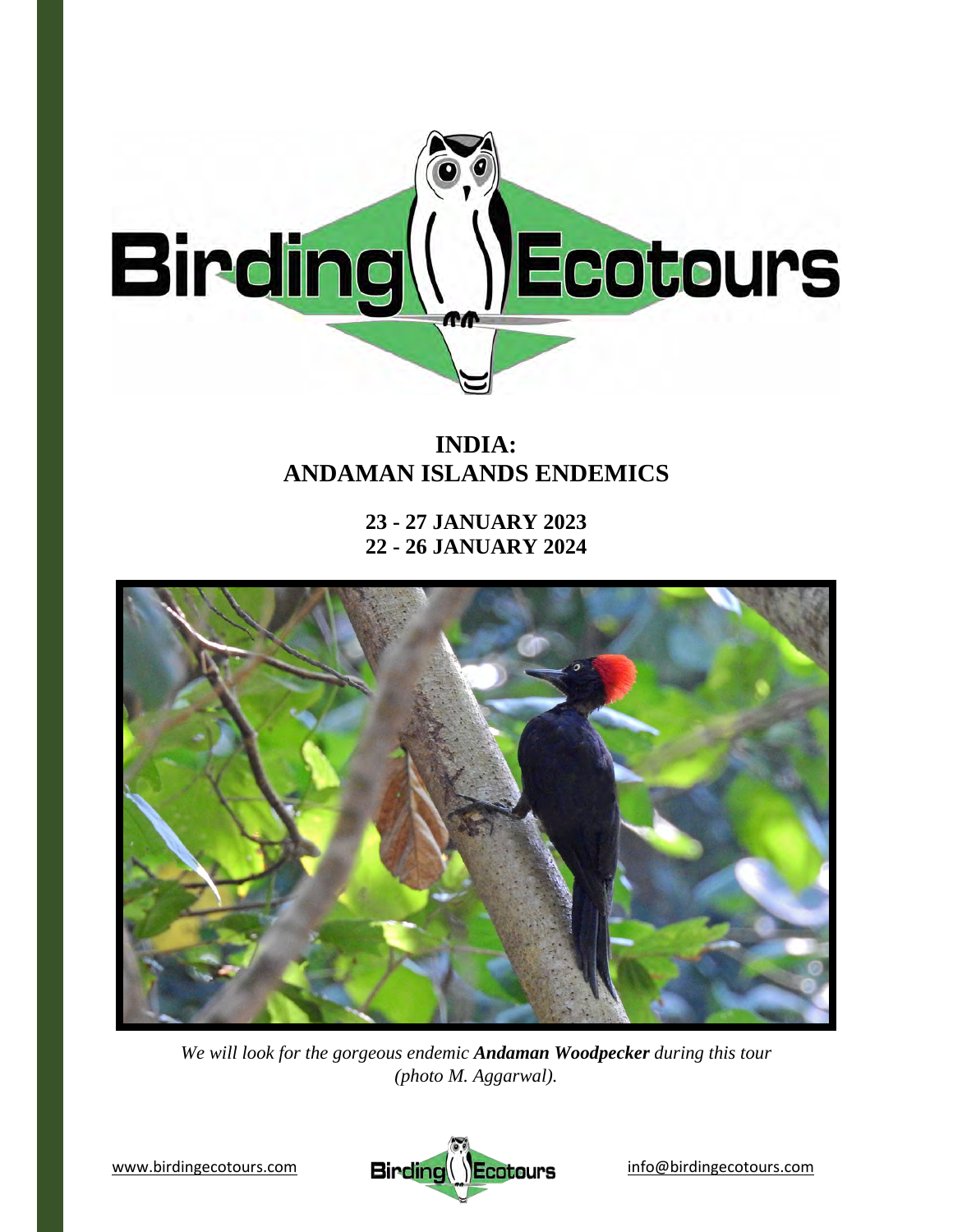This short (five day) birdwatching trip will focus on the endemic birds found on the Andaman Islands, part of the Andaman and Nicobar Islands archipelago. We will be based on South Andaman Island during the tour which is situated approximately 1,100 kilometers (c. 680 miles) to the east of the Indian subcontinent. Although a union territory of and governed by India, the archipelago is actually geographically closer to Myanmar (formerly Burma), which is approximately 400 kilometers (c. 250 miles) to the north and approximately 700 kilometers (c. 435 miles) to the east. Sumatra (part of Indonesia) is approximately 500 kilometers (310 miles) to the south. The Andaman and Nicobar Islands are surrounded by the Bay of Bengal to the west and the Andaman Sea to the east.

Due to the remote location and age of these islands a number of endemic birds have evolved here, and these are the main targets of the tour and will include **Andaman Teal**, **Andaman Nightjar**, **Andaman Coucal**, **Andaman Wood Pigeon**, **Andaman Cuckoo-Dove**, **Andaman Green Pigeon**, **Andaman Crake**, **Andaman Serpent Eagle**, **Andaman Masked Owl**, **Andaman Scops Owl**, **Hume's Hawk-Owl**, **Andaman Hawk-Owl**, **Andaman Woodpecker**, **Andaman Cuckooshrike**, **Andaman Drongo**, **Andaman Treepie**, **Andaman Bulbul**, **Whiteheaded Starling**, **Andaman Shama**, and **Andaman Flowerpecker**. Pristine forest still remains in some areas, and we will spend the majority of our time in these areas, such as Chidiya Tapu and Mount Harriet National Park, where the vast majority of our endemic target birds occur. We will also be sure to visit other habitats, such as the Sippighat swamps, North Wandoor, and other locations where we will check waterbodies, swamps, mangrove forests, and mudflats for a wide assortment of birds.



*Another of our endemic targets is Andaman Scops Owl (photo M. Aggarwal).* 

Other species we may see have distinct endemic subspecies that may warrant full species status in the future, such as **Oriental Scops Owl**, **Crested Serpent Eagle**, **Collared Kingfisher**,

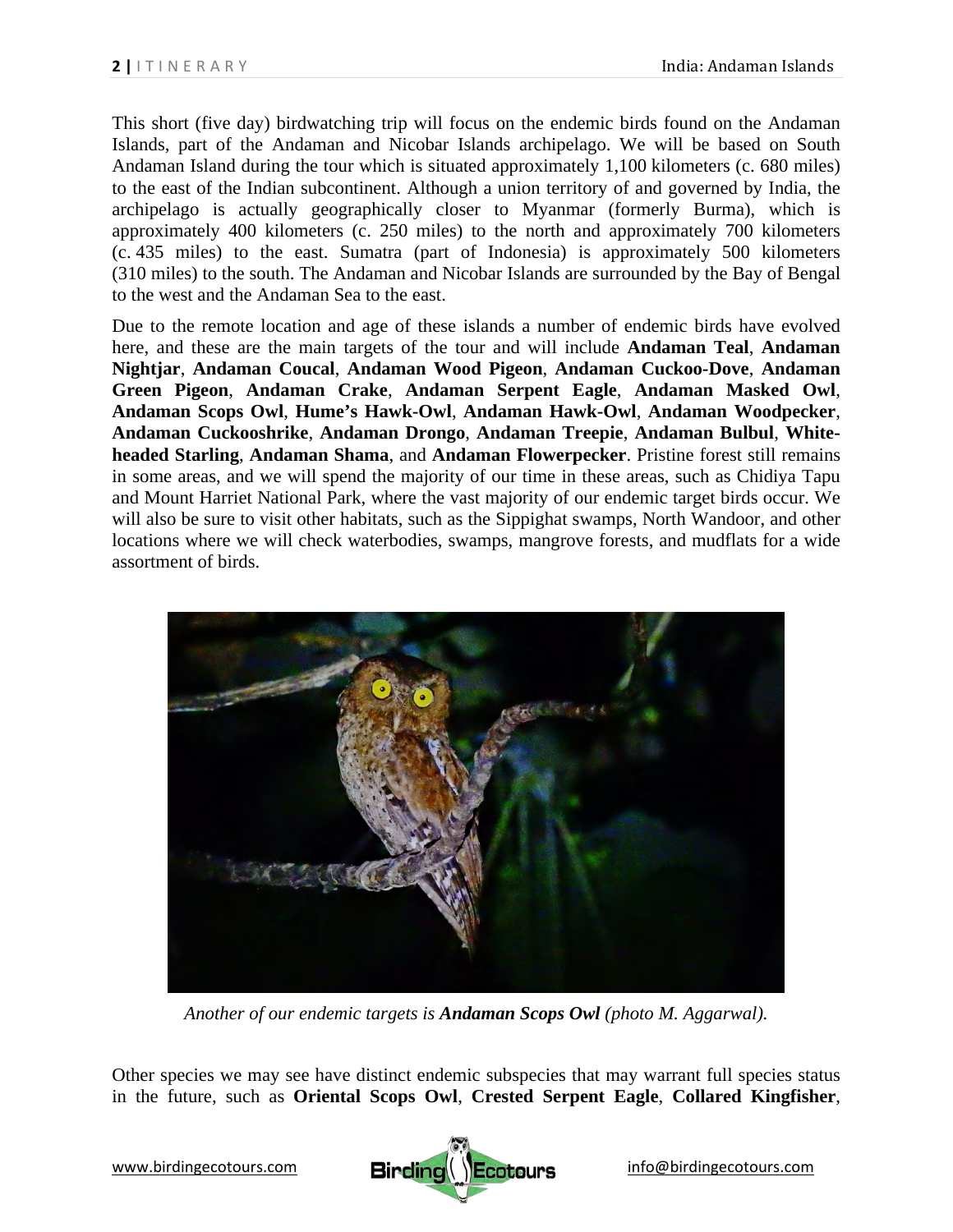**Ruddy Kingfisher**, **Oriental Dwarf Kingfisher**, **Long-tailed Parakeet**, **Black-naped Oriole**, **Scarlet Minivet**, and **Indian White-eye** to name a few, and there is an interesting range of Southeast Asian species possible too, such as **Violet Cuckoo**, **Greater Racket-tailed Drongo**, and **Red-breasted Parakeet**, with the island having an Indo-Malayan birdlife.



*Ruddy Kingfisher is one of several stunning kingfishers we hope to see during the tour.* 

This Andaman Islands trip has been designed to run after our exciting **Birding Tour India: The South – Western Ghats and Nilgiri Endemics** or our **Birding Tour Sri Lanka: Island Endemics. Wintering Specialties, and Blue Whale Pelagic**, both of which occur immediately before this short tour. We have many other tours in India, with the full range of our trips shown **here** if you would like to continue your exploration of this incredibly interesting part of the world.

We can also arrange this trip to fit before or after any of our other India tours, though the costs for this may vary from the costs provided for the dates given here; please ask us.

**Itinerary (5 days/4 nights)** 

## **Day 1. Arrival in Port Blair**

After your afternoon arrival in Port Blair following either our **Birding Tour India: The South – Western Ghats and Nilgiri Endemics** or our **Birding Tour Sri Lanka: Island Endemics, Wintering Specialties, and Blue Whale Pelagic** we commence our birding late in the afternoon

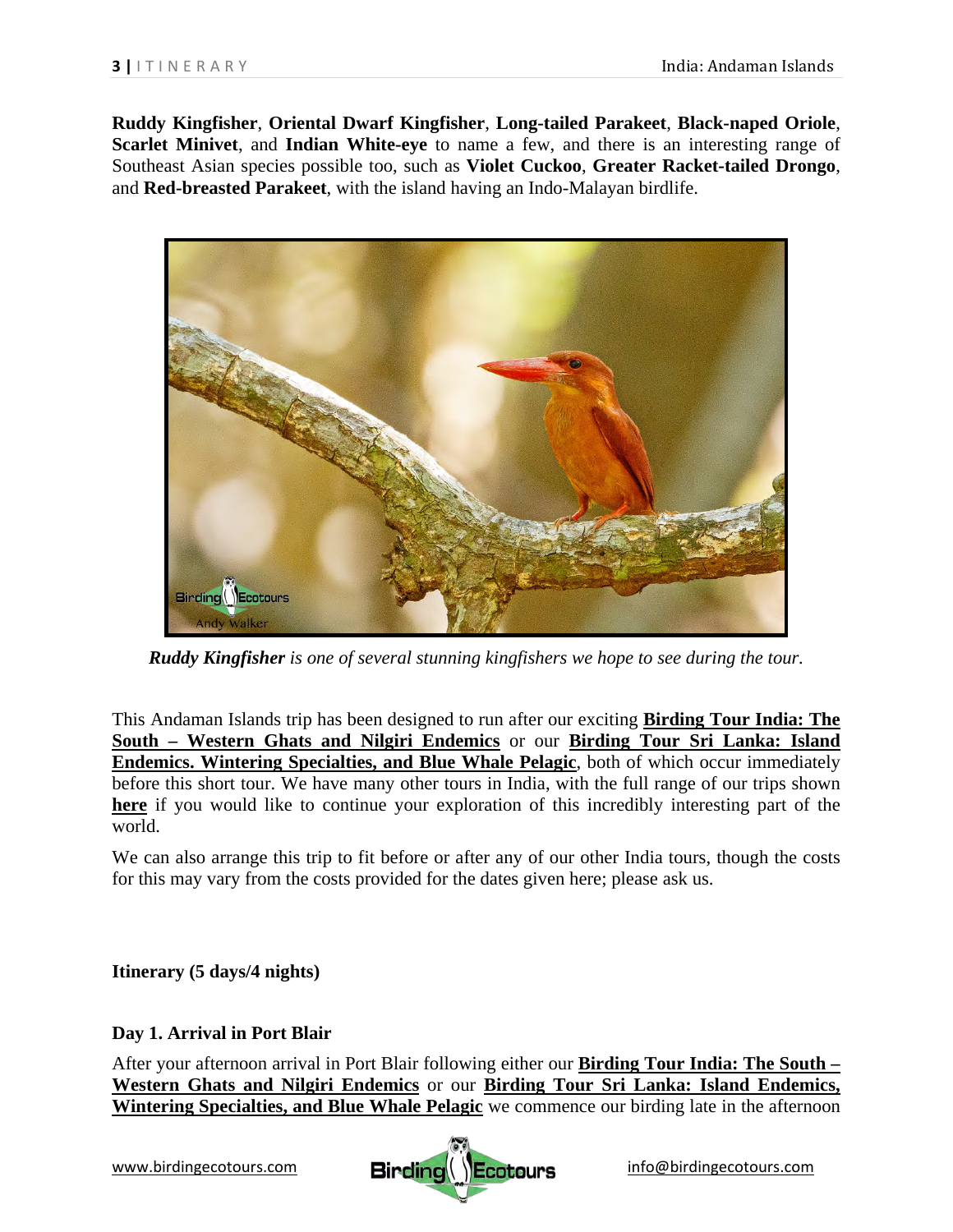around Port Blair, where we will target our first endemic birds, potentially **Andaman Teal** and **Andaman Nightjar**. Then we will have a group welcome evening meal together and discuss our plans for the next few exciting and bird-filled days.

Overnight: Port Blair

## **Days 2 - 4. Birding Port Blair, Sippighat, Chidiya Tapu, North Wandoor, and Mount Harriet National Park**

We will spend three full days (and two nights) visiting a range of pristine forested habitats such as Mt. Harriet and Chidiya Tapu, which each hold multiple endemics. We will also visit more open areas around Port Blair (like the Sippighat swamps) and Chidiya Tapu, where some time will be spent looking in the mangroves and mudflats for shorebirds and other coastal species.

Birding in this part of the world often involves searching for mixed feeding flocks, or bird waves. These flocks find you just as often as you find them, and in the Andaman Islands, similar to our tours in **Sri Lanka**, **Taiwan**, and **Borneo** where we often also see this phenomenon, the bird waves can contain many endemic birds. Species we will look for in a bird wave in the Mount Harriet area include **Andaman Drongo**, **White-headed Starling**, **Andaman Treepie**, **Andaman Flowerpecker**, and **Andaman Cuckooshrike**, as well as plenty of other species such as **Violet Cuckoo**, **Greater Racket-tailed Drongo**, **Scarlet Minivet**, and **Black-naped Monarch**. Soaring over the forest the endemic **Andaman Serpent Eagle** can be found, with other possible endemics including **Andaman Green Pigeon**, **Andaman Cuckoo-Dove**, and **Andaman Wood Pigeon**. As with pigeons and doves across other parts of Asia a knowledge of their roost sites is usually invaluable in getting views of them, as they can be secretive.



*We should find Andaman Drongo moving about in the forest bird waves as they search for prey flushed out by the flock's activity (photo M. Aggarwal).*

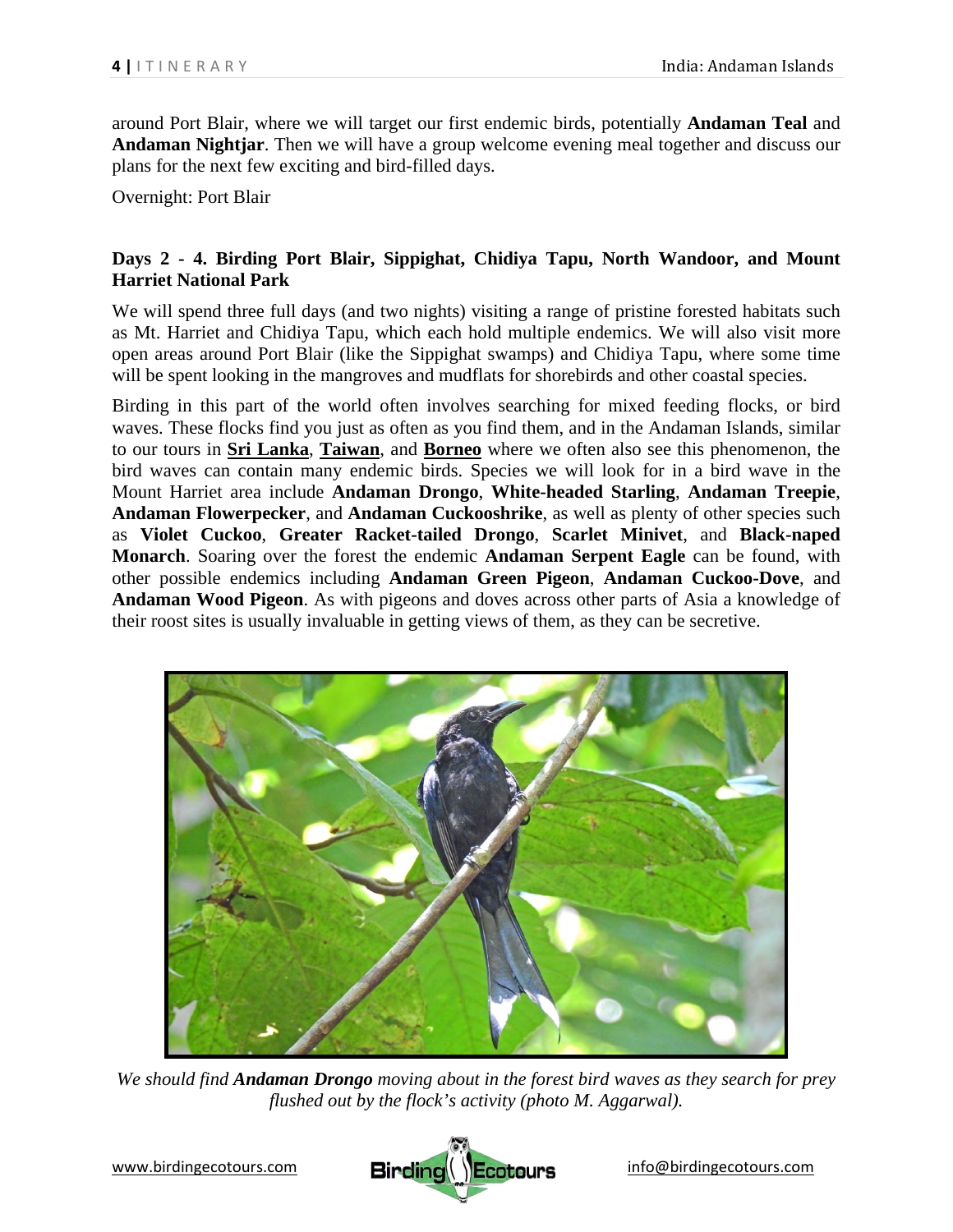

*Typically for a serpent eagle, the Andaman Serpent Eagle spends a lot of time perched in the forest, so we hope for perched as well as flight views (photo M. Aggarwal).* 



*The endemic White-headed Starling is a beautiful bird (photo M. Aggarwal).* 

Secretive in the extreme is the **Andaman Crake**. We hope to see this absolutely spectacular and tough forest-dwelling endemic during our time in suitable habitat. Other species possible skulking about on the forest floor include **Forest Wagtail** and **Orange-headed Thrush**, the

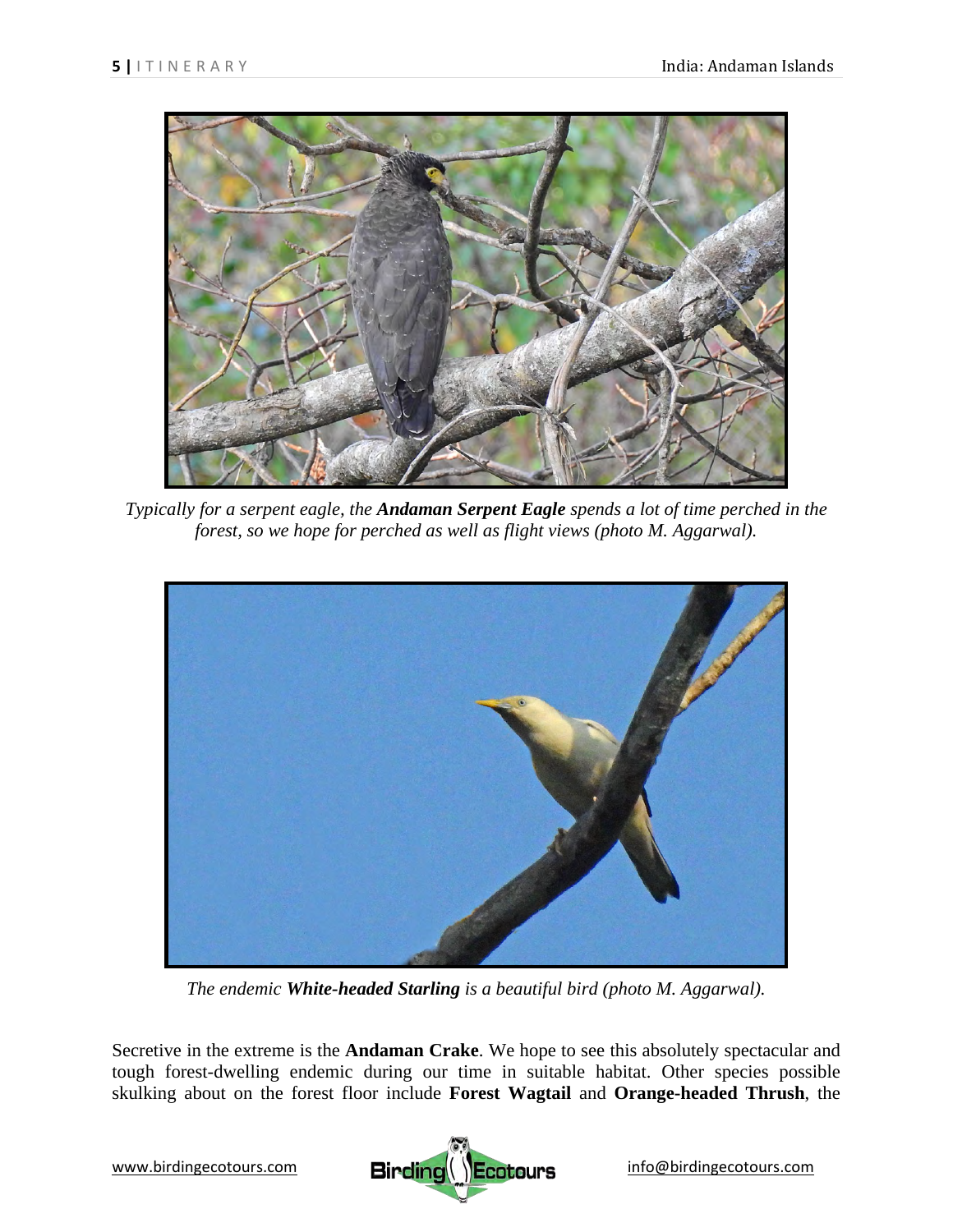former a nonbreeding winter visitor, the latter a resident species (an endemic subspecies and possible future split).

Night birding in these forests is a must as the archipelago is home to a large species diversity of nocturnal avian predators, and although we might be lucky enough to find one or two of our targets on day roosts, we will likely need to spend some of our time searching at night for the likes of **Andaman Masked Owl**, **Andaman Scops Owl**, **Andaman Hawk-Owl**, **Hume's Hawk-Owl**, and **Andaman Nightjar**, five species of endemic night birds! Furthermore, we should not neglect trying to find **Oriental Scops Owl**; the endemic subspecies (*modestus*) occurring in the Andamans could be elevated to full species status and called Walden's Scops Owl in the future. So, it is definitely worth putting in the effort at night too. Luckily, it gets dark early. so often we can get a good owling session in before dinnertime!



*Andaman Bulbul is fairly common but rather striking with its pale eye (photo M. Aggarwal).* 

Our accommodation for two nights is located in the Chidiya Tapu area, and the forest here supports more of our endemic targets, with spectacular species such as **Andaman Woodpecker** – a large, all-black *Dryocopus* woodpecker with striking scarlet crown, crest, and malar stripe and pale eyes – found nearby. Additionally, we should see **Andaman Coucal**, **Andaman Shama**, **Andaman Bulbul**, and **White-headed Starling**.

We will look for a range of widespread shorebirds from the East Asian – Australasian flyway, which could include **Terek Sandpiper**, **Greater Sand Plover**, **Lesser Sand Plover**, **Pacific Golden Plover**, **Great Knot**, **Oriental Pratincole**, **Red-necked Stint**, and **Long-toed Stint**.

Wetlands and mangrove forests near the coast could hold the endemic **Andaman Teal** along with **Watercock**, **Cinnamon Bittern**, **Yellow Bittern**, **Grey-headed Swamphen**, **Slatybreasted Rail**, **Baillon's Crake**, **Ruddy-breasted Crake**, **Mangrove Whistler**, **Stork-billed** 

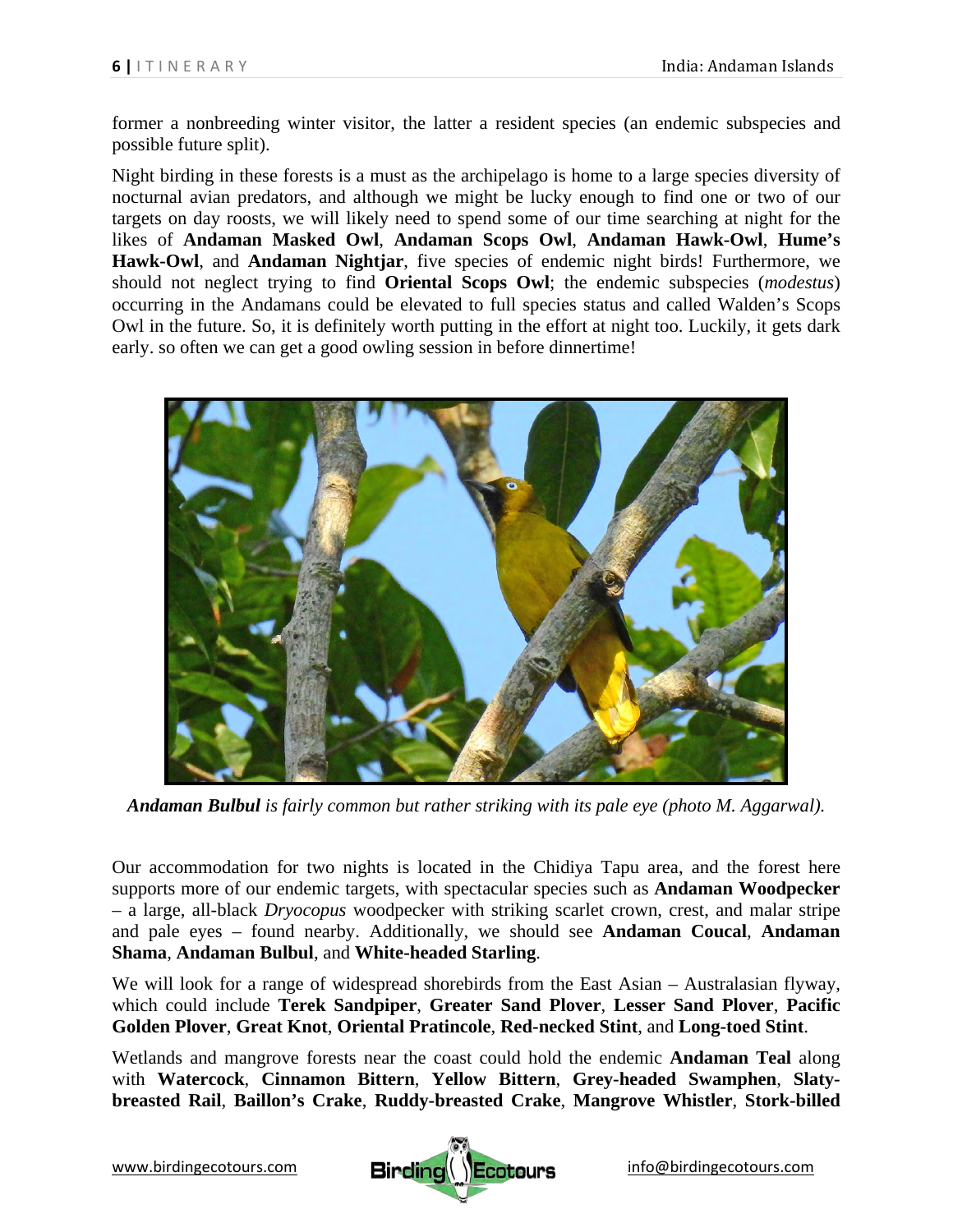**Kingfisher**, **Ruddy Kingfisher**, and **Collared Kingfisher** along with several overwintering migrants such as **Pallas's Grasshopper Warbler**.

Overnight Days 2 and 3: Chidiya Tapu

Overnight Day 4: Port Blair



*Baillon's Crake is a winter visitor to the Andamans, and we hope to see them during the tour.* 

## **Day 5. Departure from Port Blair**

We will depart from Port Blair today back to the Indian mainland and continuation with your onward travel or further touring. Our other Indian tours are shown **here** for reference, and we can easily arrange an additional birding, wildlife-watching, or cultural tour.

Overnight: Not included

*Please note that the itinerary cannot be guaranteed as it is only a rough guide and can be changed (usually slightly) due to factors such as availability of accommodation, updated information on the state of accommodation, roads, or birding sites, the discretion of the guides and other factors. In addition, we sometimes have to use a different international guide from the one advertised due to tour scheduling.*